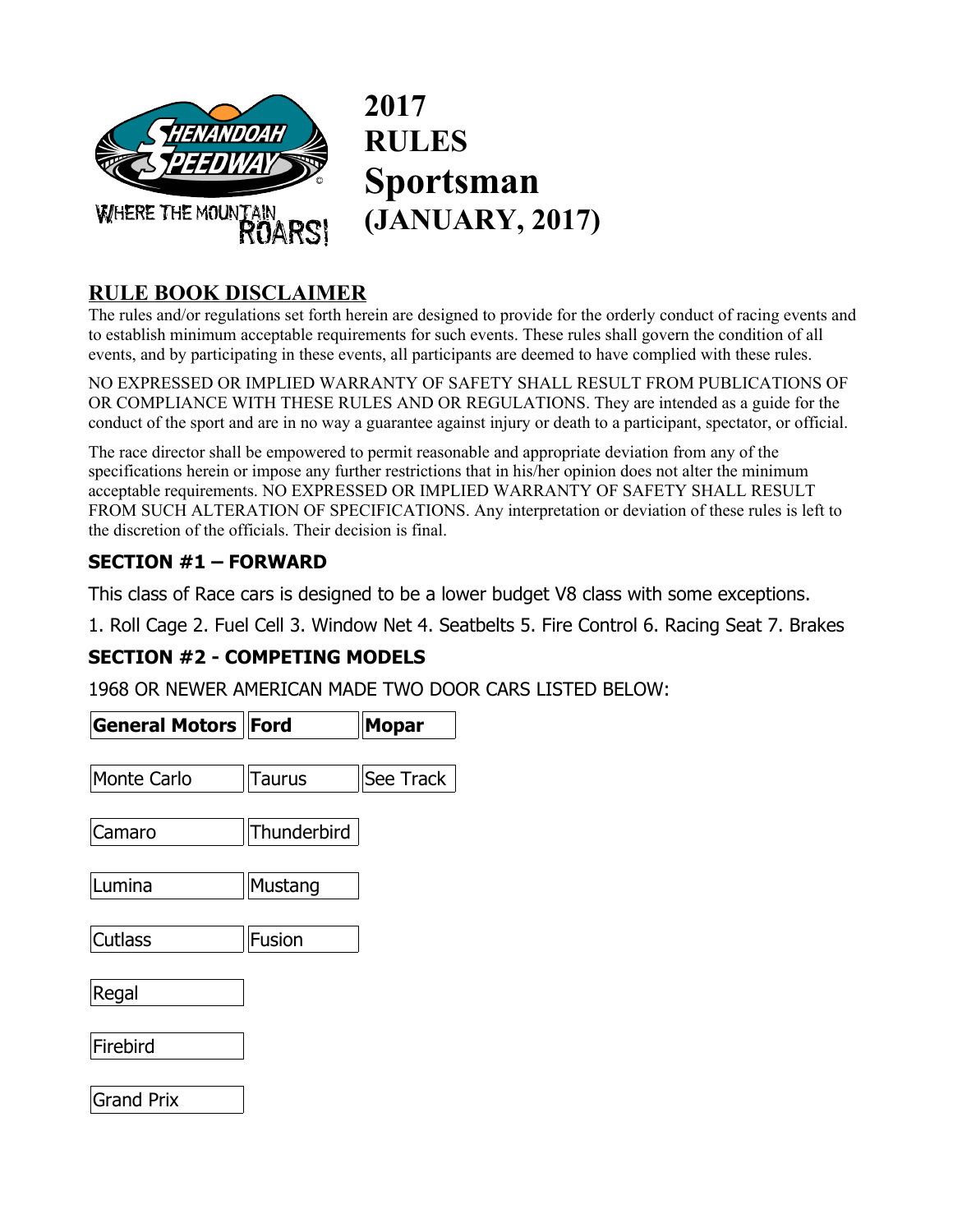## **SECTION #3 – CAR BODY REQUIREMENTS**

1. Aftermarket bodies are allowed. 2. You must have Front and Rear Fire Walls. No Holes

2

- 3. Front Firewall maybe reworked to allow exhaust to cross over to right side.
- 4. Full Stock Type Windshield must be retained, Lexan or Plexiglas permitted.
- 5. Windshield must have two 1" support in center of windshield
- 6. Rear Window Optional approved by Track Official, if used.
- 7. Trunk Floor Pan Optional.
- 8. Interior Floor Pan can be raised a Maximum 10" on the right side to allow exhaust system to be installed.
- 9. Trimming of Fenders permitted to clear tires, ONLY.

10. Spoiler on Rear Deck lid permitted 5" (five Inches). 11. Hood – No Airflow Enhancement devices of any kind.

12. Car Weight must be 3100lbs. With Driver after Race with a minimum of 1300 pounds Right Side. (Any car that wins 3 races is subject to a 50lb weight increase by the track).

13. Dashboard can be modified to accommodate racing gauges, Made of Aluminum or Steel. Offset Dash Allowed.

14.Carburetor or Breathers cannot be seen above hood.

Foot Note – Car's must be neat in appearance at ALL Times with in reason – you know what we mean!

## **SECTION #4 – GENERAL ENGINE REQUIREMENTS**

1. Engine Displacement and Engine Stroke will be Stock for Engine being used with a Maximum allowed Overbore of Sixty Thousandths (.060) of an inch.

| <b>General Motors</b> | <b>Ford</b> | Mopar |
|-----------------------|-------------|-------|
|-----------------------|-------------|-------|

| 350 602 Crate Optional 351 Windsor See Track |  |
|----------------------------------------------|--|
|----------------------------------------------|--|

3

2. The Engine Block MUST be Stock Cast Iron Block with OEM Part Numbers. No aftermarket, GM Performance, or Ford VSO/SVT Racing Blocks allowed. No cutting of Block Deck.

3. Cast iron or steel cranks can be used no Stroker Cranks allowed. Crankshaft maybe turned (.020) maximum on rod and main journals. 4. Connecting Rods and Pistons

A. Stock Rod length for motor used. No cross breeding Ford parts.

- 2. Stock Factory connecting Rod only
- 3. Rod can be polished for strength.
- 4. Combination of Rod, Pin, Rings & Piston must weigh a minimum of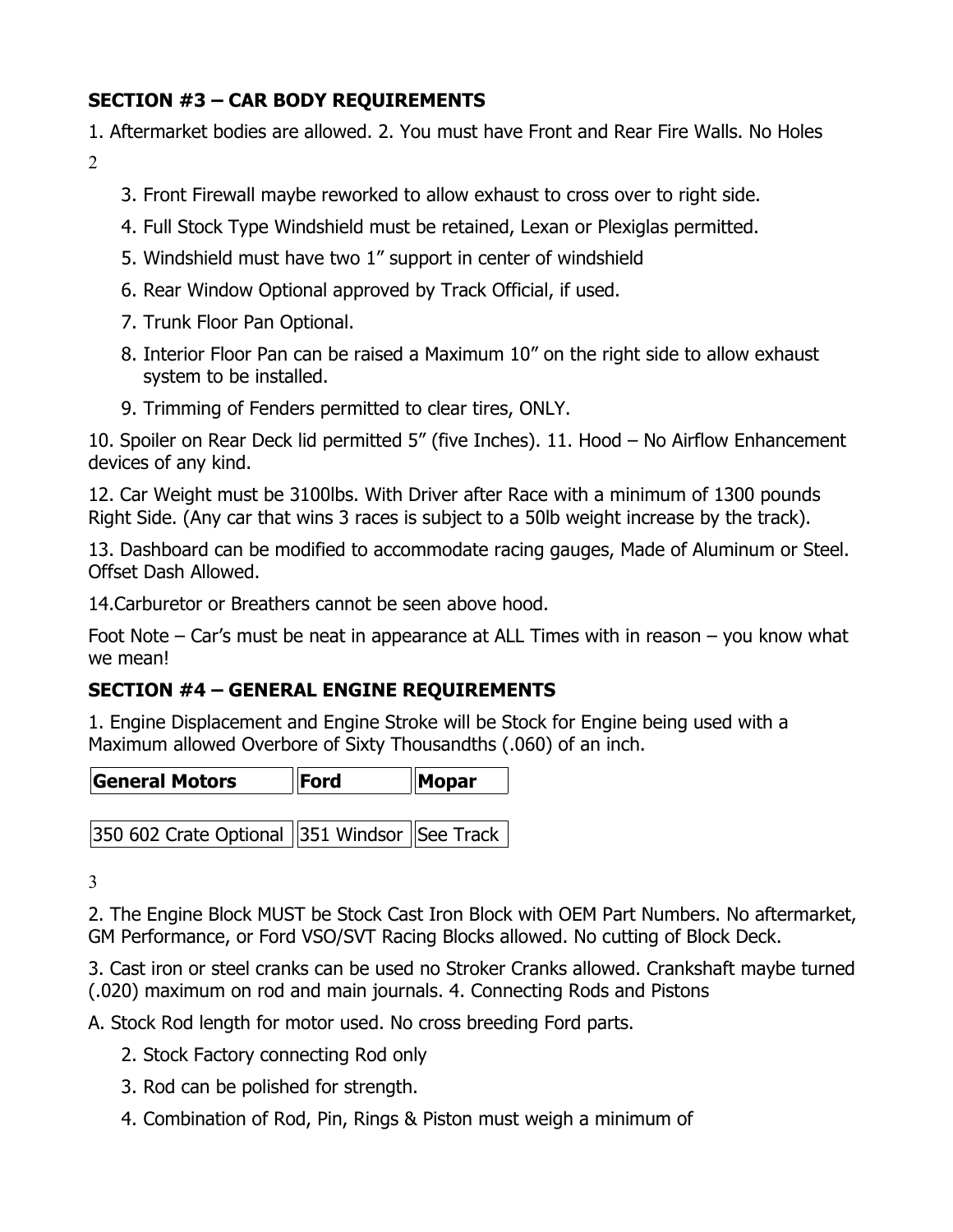1000 Grams in Race ready condition.

5. Cylinder Heads Allowed

### **GENERAL MOTORS**

- A. Any GM small valve head.
- B. Only use of World Products brand head permitted:

#### **1. 58cc Bare Part #955-042650**

#### **2. 58cc Assembled Part #955-042650-1**

In Competition Products Catalog – 1.94 X 1.500 with 170cc runner

- C. GM angle plug head allowed.
- D. GM Vortec Head Allowed.

#### **FORD**

- A. Any Stock production head offered on a 2-barrel version of the motor

used.

-B. Ford cylinder heads with numbers M-6049-N-351 are permitted.

### **3. 58cc Bare Part #955-053030**

#### **4. 58cc Assembled Part #955-053030-1**

In Competition Products Catalog – 1.94/1.680 with 180 CC intake runner.

- 6. Pistons must be Flat Top Aluminum with two (2) or four (4) valve relief permitted. Mist have full-side skirt pin in stock location.
- 7. Cam Shaft

A. Roller Rocker Arms are permitted, no Stud – girdles. B. Any hydraulic cam shift and hydraulic lifter permitted. C. No mushroom lifter. D. No collapsible lifters. E. No Roller Cam.

4

8. Intake Manifolds Any Low Rise aluminum intake permitted.

9. GASKETS – General Motors and Ford A. One piece Two (2) hole paper gasket maximum 0.065" thick, that

matches exterior of carburetor throttle base plate installed between carburetor and 1" metal spacer with **1.50"** holes. Must use same size gasket for Plate & Intake manifold.

10. MatchedportingonIntake&HeadsareNOTallowed.Removalof Material Inside runners is NOT permitted – if Cast marks are gone- IT IS ILLEGAL.

11.Carburetors – General Motors and Ford

## **A. Holley 500 CM 2BBL #510-0-4412C.**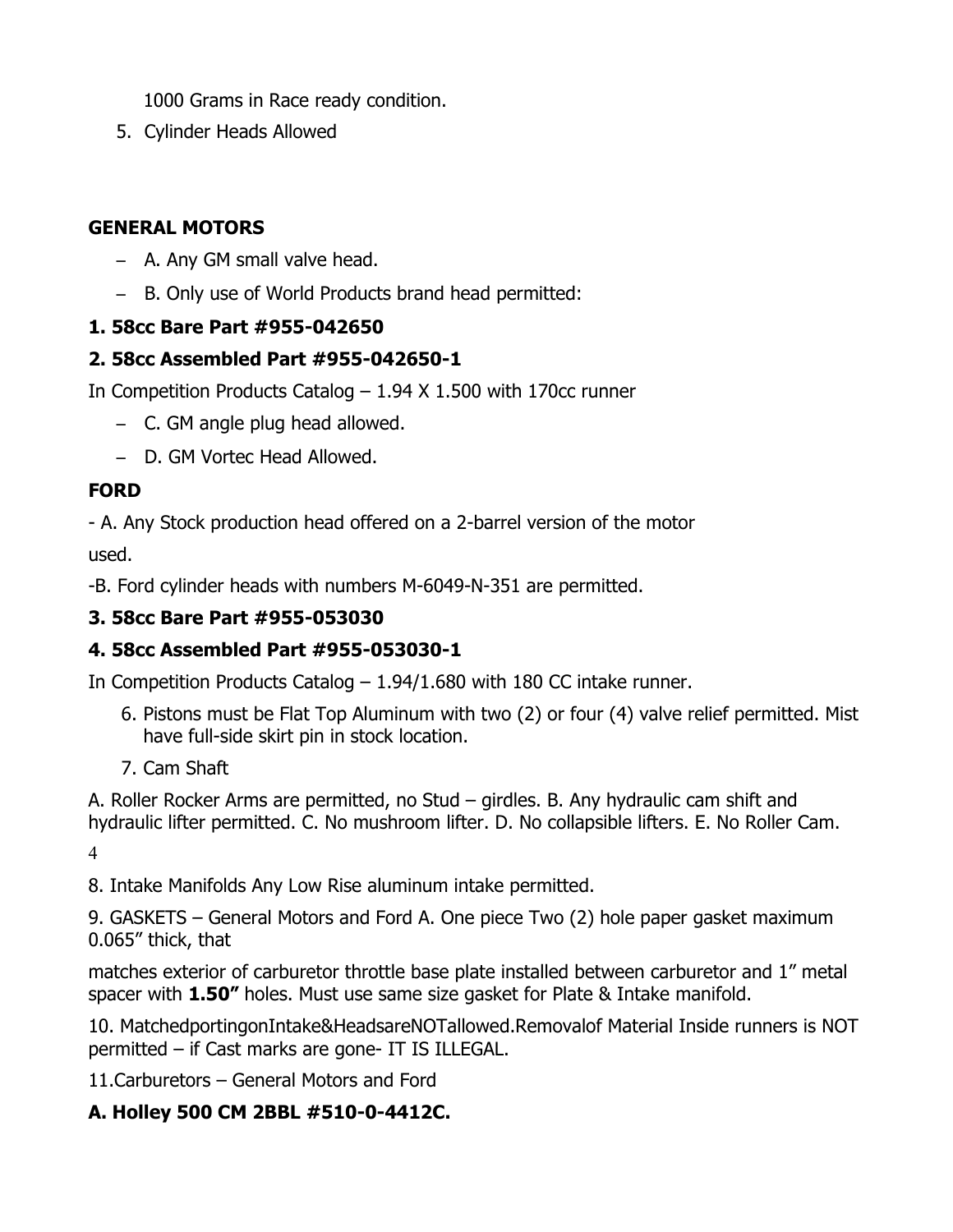12. Engine Location – A. General Motors engine must be located so that center of No. 2

spark plug hole is in line with upper ball joint  $+/-$  one inch. B. Ford engine must be located so that Front face/edge right cylinder

head is in line with right upper ball joint +/- one inch.

## **SECTION #5 ENGINE/CAR ELECTRICAL SYSTEM**

1. All Ignition System must be acceptable to Track Officials.

- 2. MSD Box can be used.
- 3. Spark Plugs Any make or brand may be used.
- 4. Alternator system must be mounted on Front of engine in stock location.
- 5. The self-starter must be in working order. Once race is underway, cars can be started by hand pushing in **Pit Area** Only. Pushing on to the **Race Track** from Pit Area IS NOT Permitted.
- 6. Battery must be located in front of the rear axle housing behind the Driver's set. Mounted in a Marine or Steel Box and securely mounted.
- 7. All Electrical Switches must be located on the Dash Panel. Main power switch mounted so that rescue personal and driver can reach it.

# **8. SECTION #6 – ENGINE COOLING SYSTEM**

## **1. The Engine cooling system must remain stock**

5

2. Only stock mechanical water pumps allowed, it must turn in the same direction as the crankshaft.

3. Engine driven fans must be operational and belt driven from crankshaft. Free spin or clutch type fans will not be permitted.

4. Engine driven fan must be standard magnetic steel fan with a minimum of Four (4) blades. Minimum diameter of fan must not be less fan 14". Fan blades must be minimum of 31/2 "wide. Flat fan blades are NOT permitted.

5. Electric Engine cooling fans are allowed. 6. Aluminum Radiators permitted – Water ONLY, NO Antifreeze.

7. The fan shroud must follow the entire circumference of Fan and extend no more that 1" rearward of trailing edge of fan blade.

# **SECTION #7 – ENGINE LUBRICATION**

1. Oil – Any type of oil is allowed. 2. Stock or Oval track pan are allowed 3. Dry Sumps are NOT permitted.

## **SECTION #8 – ENGINE EXHAUST SYSTEM**

1. After Market headers are permitted. 2. Tail pipe must be turned down under car. 3. Any muffler allowed that does not exceed 80 decibels at the property

line. (Per County Regulations)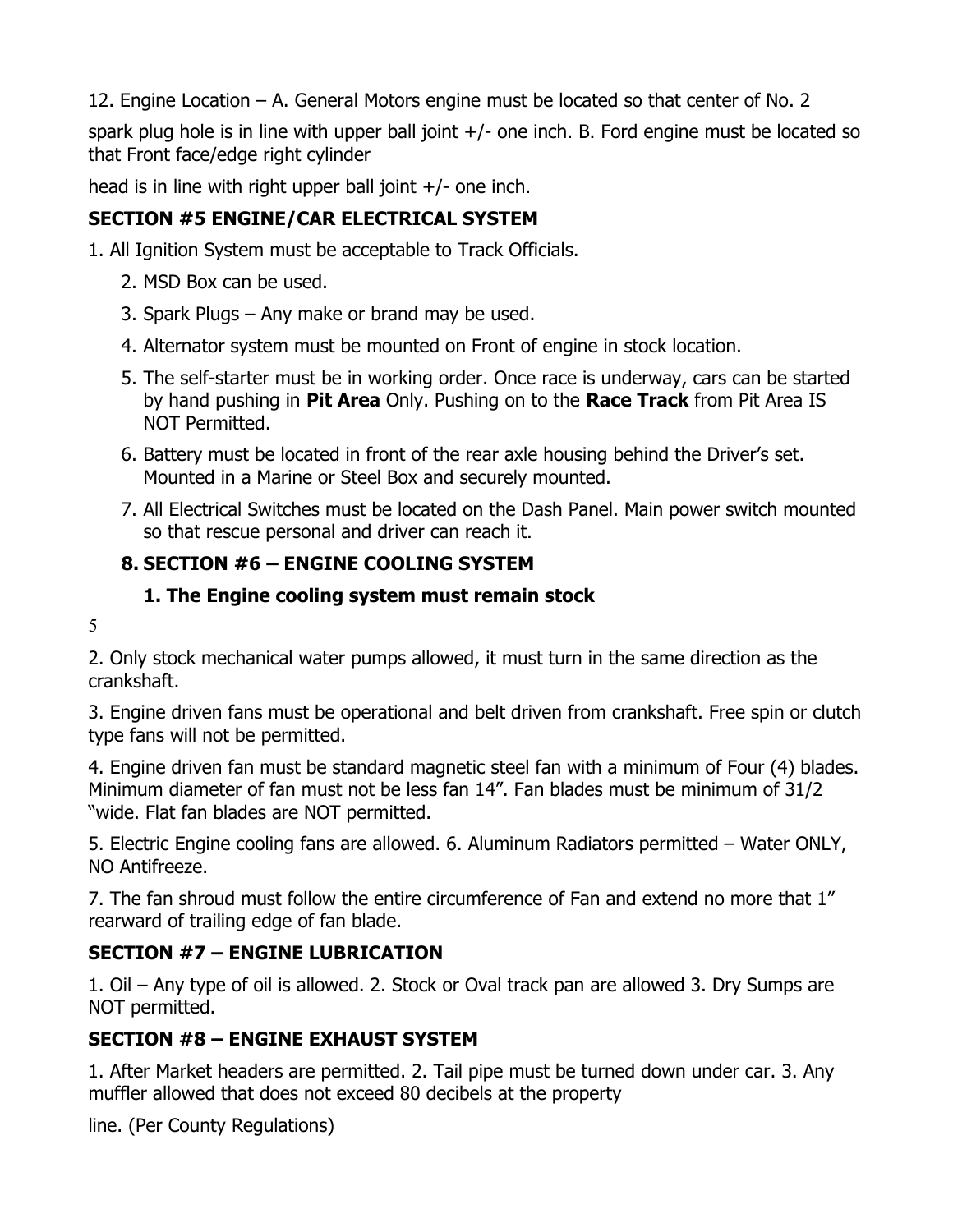### **SECTION #9 – DRIVE TRAIN**

Transmissions Allowed 1. 3 or 4 speed stock transmissions. No after market allowed.

- 2. Automatic transmissions allowed. You MUST use a torque converter 10" minimum diameter.
- 3. Bell housing must be a "Lakewood" type 360 degree drag racing style that is blowproof. The bottom may be cut out for inspection.
- 4. Any aluminum or steel flywheel is permitted. No cast iron flywheels.
- 6
- 5. Must have stock appearing clutch, pressure pleated, and throw out bearing. Must have same appearance as a stock manufactured OEM clutch disc, pressure plate, and throwout bearing.
- 6. Clutch assembly must be at least a 10" OEM type.
- 7. No couplers, clutch can. If you have to ask it is wrong. After market flywheel cannot have weight removed.
- 8. Only Stock Drive shaft permitted, minimum of 3" diameter. No aluminum drive shafts. Drive shafts must be painted WHITE
- 9. Drive shaft loops are to have two (2) 360 degree, 1/4 inch thick and One inches wide solid steel required. Must be located six (6) inches to twelve (12) inches from each universal joint.

10. All added weights must be painted, numbered with car number and secured, with Tech Officials approval.

11. Rear ends – 9" Ford/ 10 or 12 Bolt General Motors A. Mini spool or full spool allowed. Detroit Lockers are permitted.

- 2. 3 Link suspension permitted
- 3. Right and Left trailing arms must be same length.
- 4. Top bar must be steel, and can be adjustable. No spring-loaded bars.
- 5. Panhardbarmustbeofsteelmaterial.
- 6. QuickChangeRearsareallowed.
- 12. Wheels A. Only 15-inch diameter five lug magnetic steel wheels with a 10-

inch rim width and a reinforced center will be permitted.

- 2. All wheels must be same width and offset (back spacing)
- 3. Solid heavy-duty magnetic steel lug bolts and nuts must be used.
- 4. Bleeder valves will not be permitted.
- 5. Tiresmustnotbemorethan6"inches(+/-)1⁄2inchoutsideof body.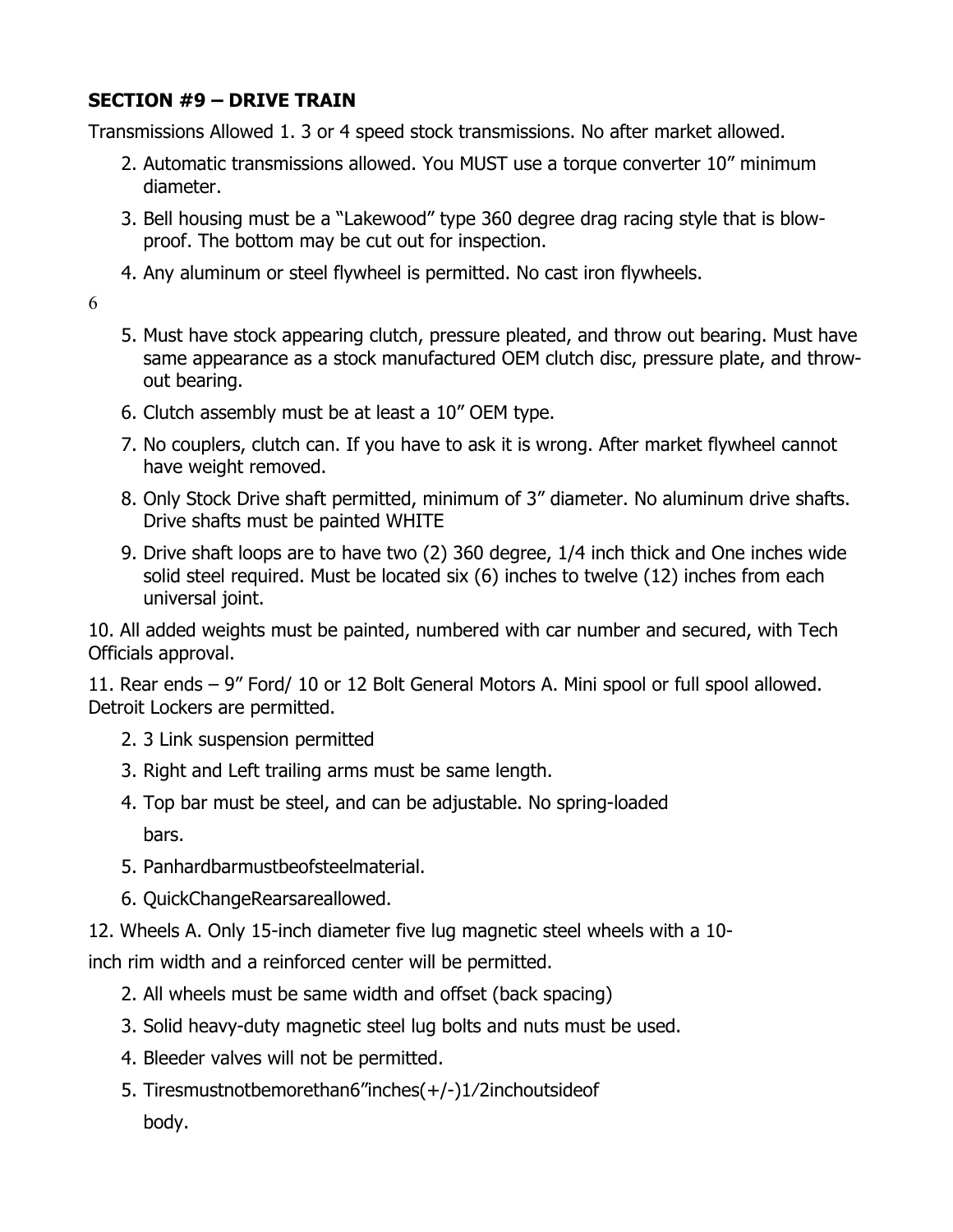F. WideFiveorfiveonfivepermitted.

## **SECTION #10 – FRAMES**

- 1. Minimum wheelbase 105. Longer wheel base vehicles can be shortened to 105 inches  $(+/-)$  1/2 inch.
- 2. General Motors or Ford stock frames can be switched.
- 7
- 3. Rear clip can be replaced from bottom kick up to rear bumper with box tubing.
- 4. Clarification: You can use a stock front frame clip or a uni-body frame and complete the chassis with an after market tubing. The only portion of stock frame that can be replaced is the Rear Clip and the Area in Front of the Front spring pockets to the Front bumper.
- 5. Frame height must be no Less than 4 1⁄2 inches for Full frame cars. And 4 1⁄2 inches under the body panel on Sub frame cars.
- 6. X bracing of Frame Allowed.

## **SECTION #11 – SUSPENSION**

#### **SHOCKS**

1. One shock per wheel, maximum shaft diameter of 5/8". All four shocks must have the same diameter shaft. Stock shocks or after market can be used. Steel bodied coil over shocks permitted with use of a coil over kit. No aluminum bodied coil over shocks permitted

# **2. Three-link rear suspension ONLY! NO TRUCK ARMS**

- 3. Lower A-frames must be stock from the type frame being used.
- 4. Both Lower and Upper A-frames must be the same length.
- 5. Ball joints must be stock appearing, non-adjustable, heavy duty magnetic steel construction and must be acceptable to Track Officials.
- 6. Front and Rear Jack bolts are allowed.

# **SECTION #12 – BRAKES**

1. Front Disc brakes are Mandatory 2. Rear brakes can be Drum or Disc.

8

- 3. A maximum of Two (2) master cylinders and reservoirs will be allowed. Mount on Engine side of Firewall.
- 4. Only one (1) brake caliper per wheel using two (2) brake pads per caliper.
- 5. Proportioning system allowed in Driver compartment.
- 6. Steel braided brake hose may be used.

# **SECTION #13 – FUEL**

110 Racing Fuel from Track.